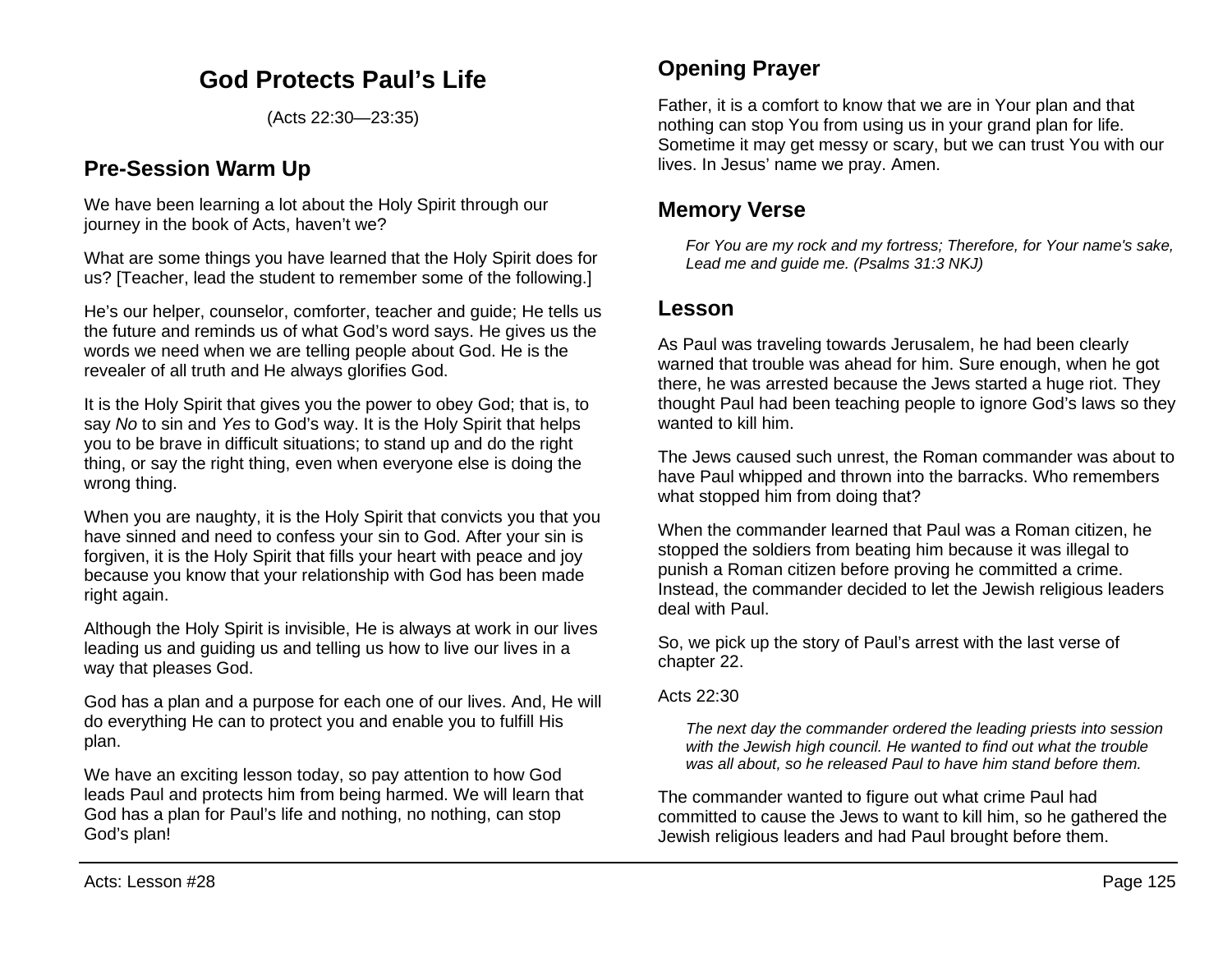The Holy Spirit enabled Paul not to be frightened by the religious leaders that he stood before. He gave Paul courage.

Acts  $23.1$ 

*Gazing intently at the high council, Paul began: "Brothers, I have always lived before God with a clear conscience!"*

Paul wasn't worried or scared of these powerful religious leaders. He knew that he had always lived a godly life. He believed that he had been obedient to all that God had asked him to do.

Then the high priest ordered someone standing next to Paul to slap him in the face.

#### Acts 23:2-3

*Instantly Ananias the high priest commanded those close to Paul to slap him on the mouth. (3) But Paul said to him, "God will slap you, you corrupt hypocrite! What kind of judge are you to break the law yourself by ordering me struck like that?"*

Paul did not recognize that this was the high priest. Paul figured that a high priest would know it was against God's law to strike a person who had not been proven guilty of breaking any law.

#### Acts 23:4-5

*Those standing near Paul said to him, "Do you dare to insult God's high priest?" (5) "I'm sorry, brothers. I didn't realize he was the high priest," Paul replied, "for the Scriptures say, 'You must not speak evil of any of your rulers.'"*

Paul was sorry he had been disrespectful to the high priest. He knew that God wants us to show respect those who are in authority over us.

God had a plan for Paul and it was not for him to stay in Jerusalem to defend his faith in Christ. He knew God had told him he was to go far away to tell the Gentiles the Good News. The Holy Spirit gave Paul wisdom to know what to say to the religious leaders.

The council of religious leaders was made up of two groups: the Pharisees and the Sadducees. These groups had very different views about spiritual matters.

An argument broke out between these two groups and suddenly the focus was not on Paul, but on their different opinion about the afterlife.

#### Acts 23:9-10

*So there was a great uproar. Some of the teachers of religious law who were Pharisees jumped up and began to argue forcefully. "We see nothing wrong with him," they shouted. "Perhaps a spirit or an angel spoke to him." (10) As the conflict grew more violent, the commander was afraid they would tear Paul apart. So he ordered his soldiers to go and rescue him by force and take him back to the fortress.*

The two groups argued and became so violent that the Roman commander was afraid they would tear Paul into pieces. So, he ordered soldiers to take Paul away from the religious leaders by force.

Can you see God's hand in this? God used the Roman soldiers to protect Paul and he was taken to the barracks where he was safe from the angry Jewish religious leaders.

#### Acts 23:11

*That night the Lord appeared to Paul and said, "Be encouraged, Paul. Just as you have been a witness to me here in Jerusalem, you must preach the Good News in Rome as well."*

The Holy Spirit is faithful to comfort us and help us when we face difficult circumstances. That night He appeared to Paul and encouraged him by telling him He had a plan and a purpose in allowing Paul to go through this trial.

But wait! There's more excitement about to happen! While Paul was safe in the barracks, unbelieving Jews were plotting evil against Paul.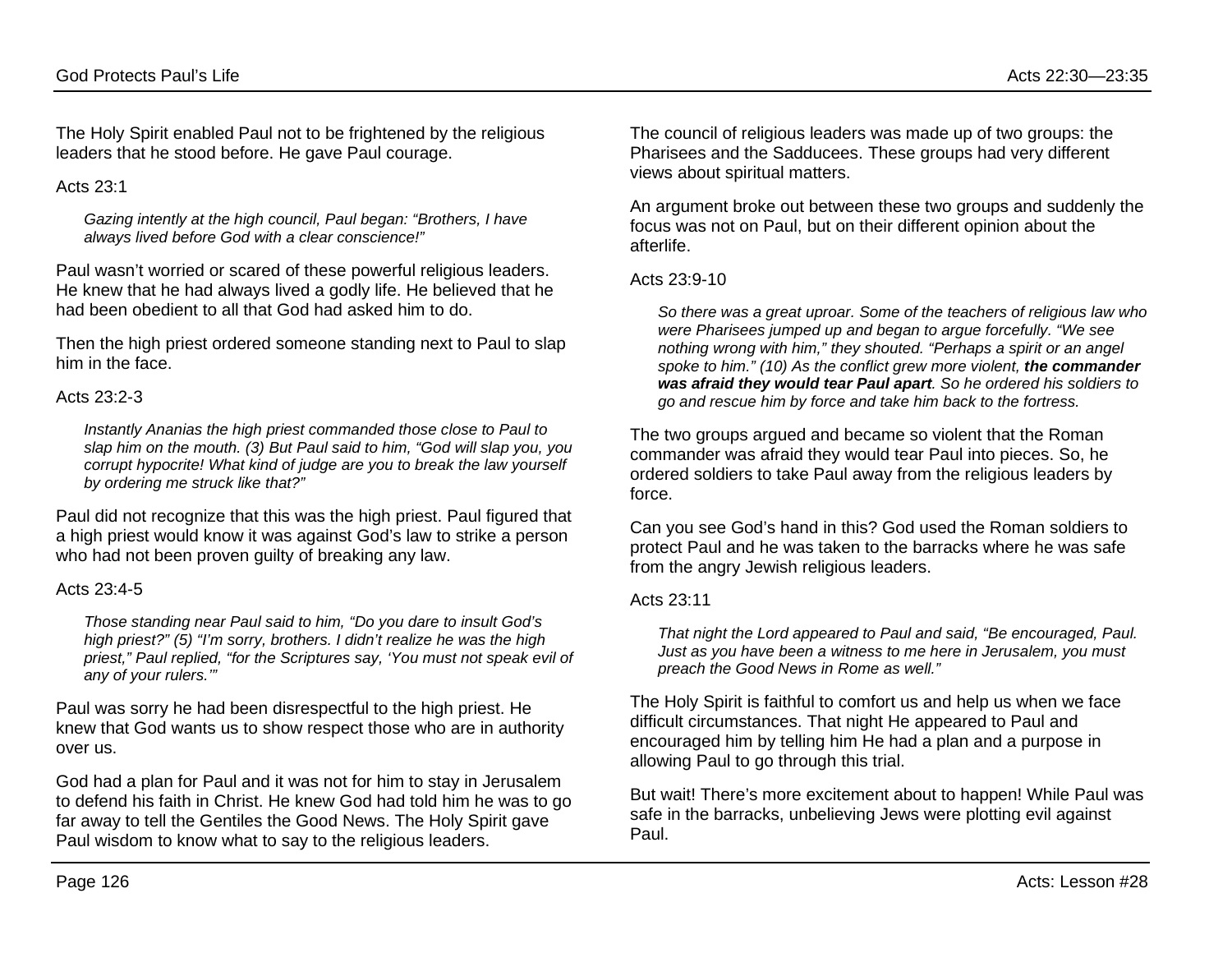#### Acts 23:12-15

*The next morning a group of Jews got together and bound themselves with an oath not to eat or drink until they had killed Paul. (13) There were more than forty of them in the conspiracy. (14) They went to the leading priests and elders and told them, "We have bound ourselves with an oath to eat nothing until we have killed Paul. (15) So you and the high council should ask the commander to bring Paul back to the council again. Pretend you want to examine his case more fully. We will kill him on the way."*

More than forty unbelieving Jews came up with a plan to end Paul's life. First, they threatened to not eat or drink anything until Paul was killed. Then they told the religious leaders to ask the commander to bring Paul back to the council again to ask him more questions. Their plan was to ambush Paul on his way to the council.

But as these men were plotting to kill Paul, his young nephew just happened to overhear their conversation.

#### Acts 23:16-17

*But Paul's nephew—his sister's son—heard of their plan and went to the fortress and told Paul. (17) Paul called for one of the Roman officers and said, "Take this young man to the commander. He has something important to tell him."*

Do you see God's hand in this? There are no coincidences for God's children. God placed Paul's nephew at the right place at the right time for an important purpose.

#### Acts 23:18-22

*So the officer did, explaining, "Paul, the prisoner, called me over and asked me to bring this young man to you because he has something to tell you." (19) The commander took his hand, led him aside, and asked, "What is it you want to tell me?" (20) Paul's nephew told him, "Some Jews are going to ask you to bring Paul before the high council tomorrow, pretending they want to get some more information. (21) But don't do it! There are more than forty men hiding along the way ready to ambush him. They have vowed not to eat or drink anything until they* 

*have killed him. They are ready now, just waiting for your consent." (22) "Don't let anyone know you told me this," the commander warned the young man.*

*Ask*: What risk did Paul's nephew take? (They could have killed him.)

If you heard that someone was planning to hurt someone else, would you have the courage to do what you know is right? The Holy Spirit will give you courage if you ask Him for it.

God used Paul's nephew to protect Paul from being killed. The commander listened to this boy and prepared 470 soldiers to take Paul to safety.

#### Acts 23:23-24

*Then the commander called two of his officers and ordered, "Get 200 soldiers ready to leave for Caesarea at nine o'clock tonight. Also take 200 spearmen and 70 mounted troops. (24) Provide horses for Paul to ride, and get him safely to Governor Felix."*

The commander wrote a letter to the governor explaining why he was sending Paul to him.

#### Acts 23:27-30

*"This man was seized by some Jews, and they were about to kill him when I arrived with the troops. When I learned that he was a Roman citizen, I removed him to safety. (28) Then I took him to their high council to try to learn the basis of the accusations against him. (29) I soon discovered the charge was something regarding their religious law—certainly nothing worthy of imprisonment or death. (30) But when I* was informed of a plot to kill him, I immediately sent him on to you. I *have told his accusers to bring their charges before you."*

Paul arrived in safely in Caesarea with the letter to Felix.

#### Acts 23:33

*When they arrived in Caesarea, they presented Paul and the letter to Governor Felix.*